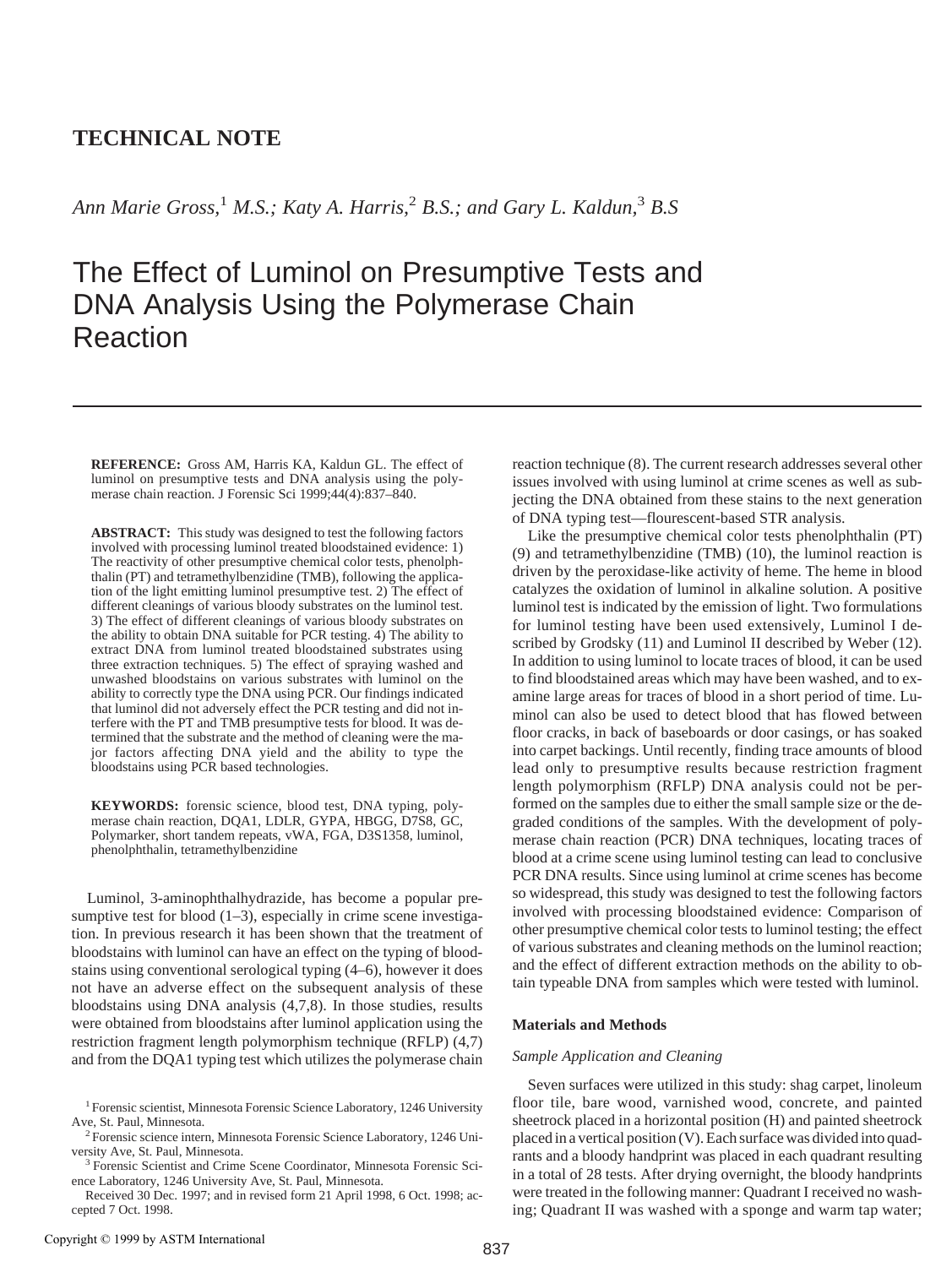Quadrant III was washed with a sponge and Neutrad® labware soap (Fisher Scientific, Pittsburg, PA) in warm tap water; and Quadrant IV was washed with a sponge and 10% bleach. The washed areas were allowed to air dry prior to presumptive testing.

#### *Phenolphthalin Testing*

A dry cotton-tipped swab was vigorously rubbed over each quadrant. One or two drops of ethanol was added to the swab followed by one or two drops of the phenolphthalin stock solution (9). After waiting a few seconds to allow time for observing a false positive color change, one or two drops of hydrogen peroxide were added. The development of a pink color within 10 sec was a positive result for the indication of blood. A known bloodstain was used as a control to ensure the reagents were working properly.

# *Tetramethylbenzidine Testing*

A dry cotton-tipped swab was vigorously rubbed over each quadrant. One or two drops of tetramethylbenzidine solution (10) (Sigma Chemical Co.) was added to the swab followed by one or two drops of hydrogen peroxide. The development of a green-blue color within 10 s was a positive result for the indication of blood. A known bloodstain was used as a control to ensure the reagents were working properly.

#### *Luminol Application*

In a dark room, the surfaces were sprayed with Luminol I (3.5 g Sodium Perborate, 0.5 g Luminol, 25 g Sodium Carbonate in 500 mL water) and luminescent areas were marked. While the surfaces were still wet, the presumptive tests were performed again as previously described on the areas which showed luminescence. After the surfaces had air dried the presumptive tests were performed a third time.

#### *Sample Collection*

Three samples were collected from each quadrant of each of the seven surfaces (a total of 84 samples). Samples from the tile and concrete were collected by swabbing the surface with a sterile cotton-tipped swab wetted with stain extraction buffer [1 M Tris, 0.5 M Ethylenediaminetetraacetic acid (EDTA), 5 M NaCl, 20% Sodium Dodecyl Sulfate (SDS)]. Samples from the carpet were collected by cutting fibers from the mesh backing. Samples from the sheetrock and wood were cut from the test surface using a scalpel. All the samples were not collected with the same method; since the best technique for obtaining a sample was not necessarily the same for the different substrates. The methods of sample collection described above are methods which have performed well on case samples in our laboratory.

#### *DNA Extraction*

The DNA from a sample from each quadrant was extracted using the following three methods (28 samples extracted using each method): 1) Organic extraction as described by Laber (13), 2) Chelex extraction as described by Walsh (14), and 3) Organic extraction with Centricon clean up as described by Gross (15).

#### *Sample Quantitation*

All extracted DNA samples were quantitated by slot blot analysis (16) using the Quantiblot kit (Applied Biosystems, a division of Perkin-Elmer, Branchburg, NJ).

## *HLA-DQA1 and Polymarker Amplification and Typing*

Approximately 2–5 ng of DNA was amplified using the Amplitype<sup>®</sup> HLA-DQ $\alpha$  kit (17) and the Amplitype<sup>®</sup> PM kit (18) (Applied Biosystems). Amplification, utilizing a Thermal Cycler 480, was performed according to manufacturer's guidelines. The amplified products were typed using reverse dot blot hybridization. Black and white photos were taken of the developed strips. Typing results were compared to the known types previously obtained from the blood donor.

### *STR Amplification and Typing*

Approximately 2 ng DNA was amplified using the AMPF/STR Blue PCR Amplification kit (Applied Biosystems, Foster City, CA). This kit co-amplifies three short tandem repeats, D3S1358 (19), vWA (20), and FGA (21). Amplification, using a Geneamp PCR System 9600, was performed as outlined in the AMPF/STR Users Manual (22). The fluorescently tagged amplified products were analyzed on polyacrylamide gels using a 377 DNA Sequencer (Applied Biosystems). Final concentrations in the gel solution were as follows: 5% Long Ranger DNA Sequencing acrylamide (FMC, Rockland, ME), 1 X Tris-Borate-EDTA, 8 M Urea, 0.001% N,N,N',N' tetramethylethylenediamine (TEMED) and 0.05% ammonium persulfate. Gels were cast between the glass plates using a sliding-plate gel caster (23) (The Otter™ Sequencing Gel Casters, Owl Scientific, Inc., Woburn, MA) and allowed to polymerize for 2 h to overnight. Gels were prerun for approximately 1 h (1000 V, 35 mA, 50 W, 51°C) prior to sample loading. One and one half  $(1.5)$  µL of amplified product was mixed with 0.5 µL internal standard (GENESCAN-350, DNA labeled with 6-carboxy-X-rhodamine (ROX) purchased from Applied Biosystems) and 4.5 mL loading buffer (2 X TBE, 20 mM EDTA, 20 mg/mL Blue Dextran, 8 M urea). This mixture was denatured at 95°C for 2 min and snap cooled in an ice water bath for 3 min. One and one half  $(1.5)$   $\mu$ L of this mixture was loaded onto the gel. Gels were allowed to run for approximately 2 h (3000 V, 60 mA, 200 W, 51°C). Allele sizes were analyzed in real time using the Local Southern Method (ABI 377 Gene Sequencer Analysis v 1.1 software, Applied Biosystems). Data were analyzed using the Genotyper 2.0 software (Applied Biosystems) and compared to the known types previously obtained from the blood donor.

# **Results and Discussion**

# *Luminol Testing*

Quadrant I (not washed): All surfaces had bright luminescent handprints. Quadrant II (washed with warm tap water): A luminescent pattern of parts of the handprint was detected on the bare wood, varnished wood and cement. All other surfaces had large bright luminescent areas, but no visible patterns. Quadrant III (washed with soap and warm tap water): All surfaces had large bright luminescent areas, but no visible patterns. To determine if this luminescence was due to a substance in the soap, an area of tile without any blood present was washed in the same manner and treated with luminol. No luminescent areas were present, indicating the soap was not interferring with the test. Quadrant IV: (washed with bleach): A very faint handprint was visible on the bare wood, varnished wood and horizontal sheetrock. Areas of faint luminescence were visible on the vertical sheetrock, tile and cement. Only the edges of the washed area on the carpet showed any luminescence.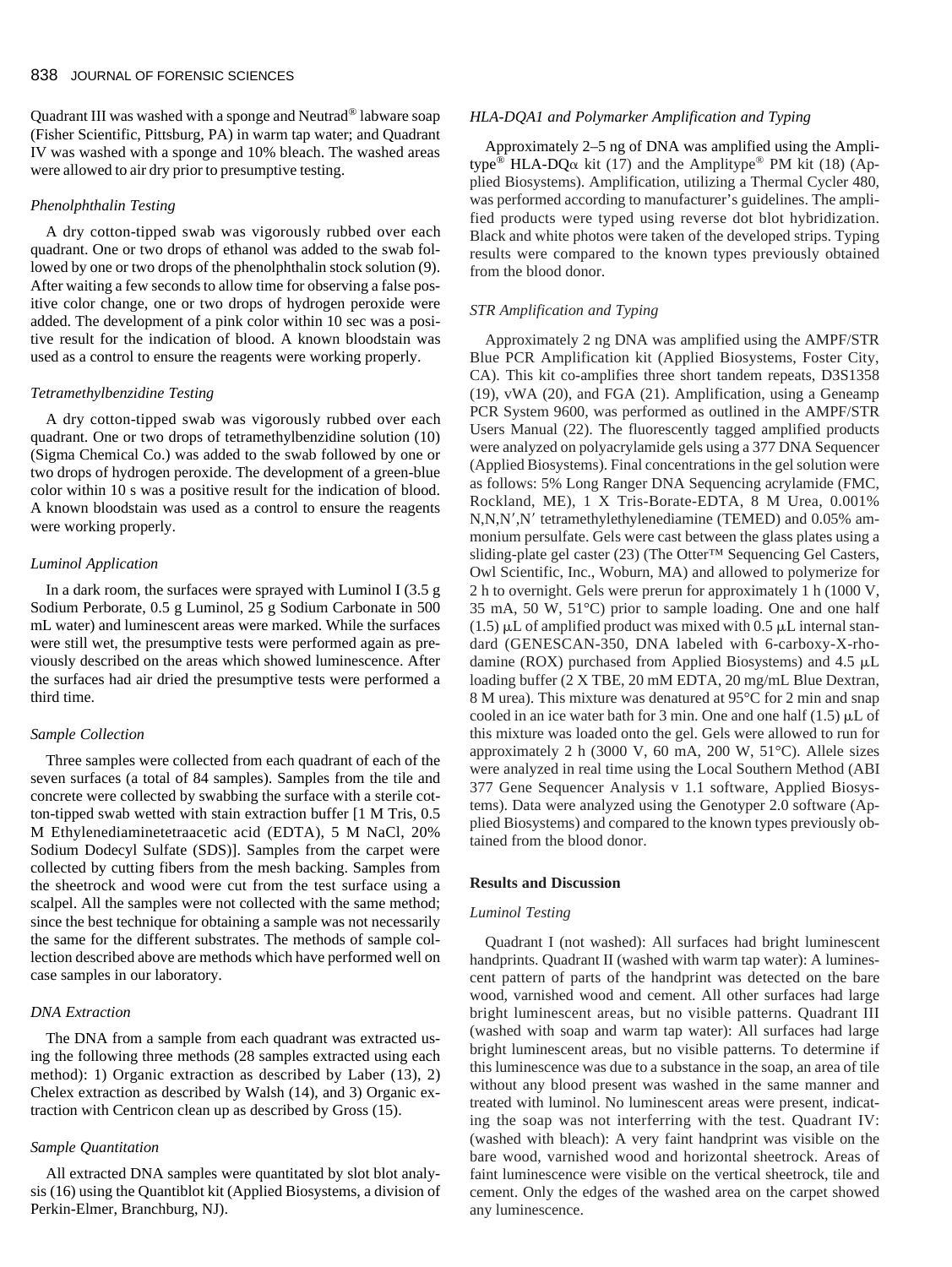|                      |                               | PT     |          |          | <b>TMB</b> |                          |                          |
|----------------------|-------------------------------|--------|----------|----------|------------|--------------------------|--------------------------|
| Surface              | Treatment                     | B      | W        | D        | B          | W                        | D                        |
| Carpet               | Not cleaned                   | $^+$   | $^{+}$   | $^+$     | $^{+}$     | $^{+}$                   | $\hspace{0.1mm} +$       |
|                      | Cleaned $w/H_2O$              | $^{+}$ | $+$      | $+$      | $+$        | $+$                      | $+$                      |
|                      | Cleaned w/ soap<br>and $H_2O$ | $^{+}$ | $^{+}$   | $^{+}$   | $+$        | $+$                      | $^{+}$                   |
|                      | Cleaned w/10%<br>bleach       | $^{+}$ | $+$      | W        | $\equiv$   | $\equiv$                 | $\overline{\phantom{0}}$ |
| Tile                 | Not cleaned                   | $^{+}$ | $^{+}$   | $^{+}$   | $^{+}$     | $^{+}$                   | $^{+}$                   |
|                      | Cleaned $w/H_2O$              | $^{+}$ | $^{+}$   | $^{+}$   | $^{+}$     | $^{+}$                   | $^{+}$                   |
|                      | Cleaned w/ soap<br>and $H_2O$ | $^{+}$ | $+$      | $+$      | $+$        | $+$                      | $^{+}$                   |
|                      | Cleaned w/10%<br>bleach       | $^{+}$ | $\equiv$ | $\equiv$ | W          | $\equiv$                 |                          |
| <b>Bare Wood</b>     | Not cleaned                   | $^{+}$ | $^{+}$   | $^{+}$   | $^{+}$     | $^{+}$                   | $^{+}$                   |
|                      | Cleaned $w/H_2O$              | $^{+}$ | $^{+}$   | $+$      | $+$        | $+$                      | $+$                      |
|                      | Cleaned w/ soap<br>and $H_2O$ | $^{+}$ | $^{+}$   | $^{+}$   | $+$        | $+$                      | $^{+}$                   |
|                      | Cleaned w/10%<br>bleach       | $^{+}$ | $^{+}$   | $^{+}$   | $+$        | $+$                      | $^{+}$                   |
| Varnished Wood       | Not cleaned                   | $^{+}$ | $^{+}$   | $^{+}$   | $^{+}$     | $^{+}$                   | $^{+}$                   |
|                      | Cleaned $w/H_2O$              | $^{+}$ | $^{+}$   | $^{+}$   | $+$        | $+$                      | $^{+}$                   |
|                      | Cleaned w/ soap<br>and $H_2O$ | $^{+}$ | $^{+}$   | $^{+}$   | $+$        | $+$                      | $^{+}$                   |
|                      | Cleaned w/10%<br>bleach       | $+$    | $+$      | $+$      | $+$        | $+$                      | $+$                      |
| Sheetrock-Horizontal | Not cleaned                   | $^{+}$ | $^{+}$   | $^{+}$   | $+$        | $^{+}$                   | $^{+}$                   |
|                      | Cleaned $w/H2O$               | $^{+}$ | $^{+}$   | $^{+}$   | $+$        | $\overline{\phantom{0}}$ | $\overline{\phantom{0}}$ |
|                      | Cleaned w/ soap<br>and $H_2O$ | $^{+}$ | $^{+}$   | $^{+}$   | $^{+}$     | $\overline{\phantom{0}}$ | $\overline{\phantom{0}}$ |
|                      | Cleaned w/10%<br>bleach       |        |          |          |            |                          |                          |
| Sheetrock-Vertical   | Not cleaned                   | $^{+}$ | $^{+}$   | $^{+}$   | $^{+}$     | $^{+}$                   | $^{+}$                   |
|                      | Cleaned w/ $H_2O$             | $^{+}$ | $^{+}$   | $^{+}$   | W          |                          | $\overline{\phantom{0}}$ |
|                      | Cleaned w/soap<br>and $H_2O$  | $^{+}$ | $+$      | $^{+}$   | $^{+}$     | $^{+}$                   | $\overline{\phantom{0}}$ |
|                      | Cleaned w/10%<br>bleach       | W      | W        | $^{+}$   |            |                          |                          |
| Concrete             | Not cleaned                   | $^+$   | $^{+}$   | $^{+}$   | $^{+}$     | $^{+}$                   | $^{+}$                   |
|                      | Cleaned $w/H_2O$              | $^{+}$ | $^{+}$   | $^{+}$   | $^{+}$     | $+$                      | $^{+}$                   |
|                      | Cleaned w/ soap<br>and $H2O$  | $+$    | $+$      | $^{+}$   | $+$        | $+$                      | $+$                      |
|                      | Cleaned w/10%<br>bleach       | $^{+}$ | $^{+}$   | $^{+}$   | $+$        | $+$                      | $+$                      |

TABLE 1—*Presumptive test results after luminol treatment.*

 $PT = Phenolphthalin$ 

 $TMB = Tetramethylbenziden$ e

- $+$  = positive result
- $-$  = negative result
- $w =$  weak result
- $B =$  Before luminol application

 $W =$  Immediately after luminol application  $D =$  Allowed to dry after luminol application

# *Phenolphthalin Testing versus Tetramethylbenzidine Testing*

Results for the presumptive tests using PT and TMB are given in Table 1. Prior to luminol testing, both PT and TMB performed well in detecting the blood on all surfaces which had not been washed. Both tests gave positive results 7/7 times. Similar results were obtained on the surfaces which had been washed with either water or soap and water. There were 14/14 positive results for both tests, although a weak result was obtained for the sheetrock-V tested with TMB. The testing of the surfaces which had been washed with bleach gave strong positive results with PT on 5/7 surfaces; the sheetrock-V was a weak positive and the sheetrock-H was negative. For those same surfaces tested with TMB, 3/7 gave strong positive results; one weak positive (tile) and three negative results (carpet, sheetrock-V, and sheetrock-H). The results for the PT test after the luminol treatment, both while the surface was still wet from the luminol treatment and after being allowed to dry, were similar to the results obtained before the luminol treatment. The only surface which gave different results after luminol treatment was the tile which was washed with bleach. Prior to luminol testing, the PT test on tile gave a weak positive result, while after luminol treatment the PT results were negative. Four of the surfaces which gave positive results with the TMB test before luminol treatment gave negative results after treatment (both wet and dry), and one of the surfaces which gave positive results before luminol treatment and after luminol treatment (wet) gave negative results once the surface had dried.

#### *DNA Extraction*

DNA was obtained from Quadrant I (no cleaning) of all surfaces using each of the three extraction methods, except for the varnished wood. For the varnished wood, DNA was obtained only by the organic method. Since DNA was not obtained using the organic/centricon method, it may indicate that the difference was in the sampling and not in the extraction technique. There was a significant effect from the cleaning of the surfaces on the ability to obtain DNA. DNA was obtained from the water washed quadrants of the bare wood, the carpet and the tile. DNA was obtained from the soap and water washed quadrants of the carpet and the bare wood. The bare wood was the only surface from which DNA was obtained from the bleach washed quadrants. It should be noted that for all samples for which DNA was obtained, there was either visible blood staining or discoloration present. These results demonstrate that cleaning of the surface and the type of surface on which the blood is deposited are both important factors in determining whether DNA is obtained. Since DNA was obtained from all surfaces which were treated with luminol but were not washed in any way, this shows that the application of the luminol directly on the blood does not have an adverse affect on the DNA. This observation is similar to that observed by Hochmeister et al*.* (7). For the 12 samples where DNA was obtained for the Organic/Centricon method, the average amount obtained was 43 ng (range 10.5 to 90 ng). For the 11 samples where DNA was obtained for the Organic method, the average amount obtained was 35 ng (range 0.8 to 100 ng). For the 6 samples which DNA was obtained for the Chelex method, the average amount obtained was 18 ng (range 6 to 50 ng). These results indicate the Organic and Organic/Centricon extraction methods both give significantly higher yields of DNA than the Chelex extraction method.

## *HLA-DQA1/PM Amplification and Typing*

The samples extracted from Quadrant I were used for this part of the study. Sufficient DNA was obtained for amplification from 6/7 surfaces extracted by all three extraction methods. Although DNA was obtained by using the organic extraction for the varnished wood, the total amount of DNA obtained was below the minimum amount of input DNA for amplification. For the 18 samples (6 surfaces, 3 samples each) for which sufficient DNA was obtained, the only sample which did not amplify was the DNA extracted using